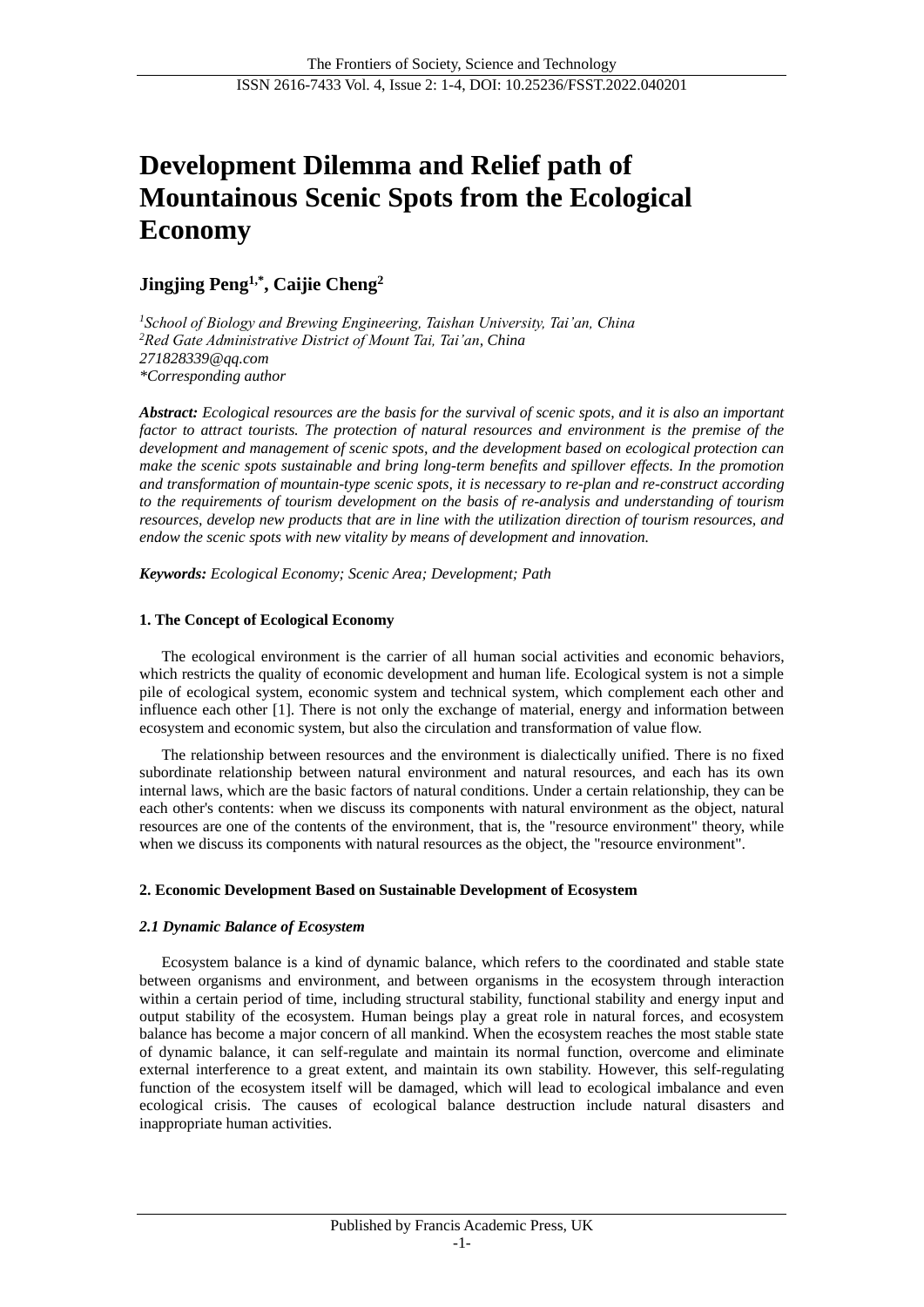#### *2.2 The Stability of the Ecosystem*

The stability of an ecosystem is stable in a relative sense and can be changed, rather than fixed. Therefore, although the ecological carrying capacity exists objectively, it is not fixed. Therefore, it is considered that we should actively improve the ecological carrying capacity of the system in a way that is beneficial to us.

The stability of environment is not only at the level of small unit ecosystem, but also at the level of landscape, region, region and biosphere. Similarly, the carrying capacity of the ecosystem is also reflected in the above-mentioned levels, and the ecological carrying capacity is different at different levels.

#### *2.3 Sustainable Development of Natural Resources*

According to the traditional concept of development, natural resources are the nurturers of people, and people's survival depends on the material living materials provided by natural resources [2]. With the rapid increase of population and the rapid development of industrial level, the expansion of all kinds of consumer demand has led to the excessive consumption of natural resources, coupled with the discharge of a large amount of waste in the production process, the ecological environment is gradually being destroyed, the homes on which we depend for survival have gradually lost their previous livability, and the sustainable development of economy has also been seriously affected [3].

Around the world, the rational development and utilization of natural resources has been paid attention by governments of various countries, and people began to reflect on the negative impact of development at the expense of excessive consumption of natural resources and environmental pollution. Relevant scholars have studied the economic structure, economic development mode, production technology and resource utilization mode, and put forward the ideas and methods of developing circular economy, clean production and comprehensive utilization of resources, aiming at minimizing the waste and excessive consumption of resources.

#### *2.4 Sustainable Development of Ecosystem*

In the process of human development and utilization of nature, the ecological carrying threshold of the ecosystem and nature itself should not be exceeded, and the harmonious coexistence between man and nature should be maintained [4]. Due to the destruction of nature by human beings, the ecological crisis, water crisis, food crisis and energy crisis that human beings are facing are threatening the survival and sustainable development of human beings.

The Outline of World Natural Resources Protection first appeared in 1980 by the International Union for Conservation of Nature: "We must study the basic relationships among nature, society, ecology, economy and the process of using natural resources to ensure the sustainable development of the world." After 40 years of development and perfection, the theory of sustainable development has been greatly developed, and the idea of sustainable development has gradually been deeply rooted in the hearts of the people, which has become the consensus of all mankind and a strategic theory to deal with the relationship between man and nature. Applying the theory of sustainable development to practice, establishing a sustainable development model, and finding a realistic way for sustainable development are the common issues facing the international community.

Resource environmental carrying capacity of resources is an important index to comprehensively measure whether the population, resources and environment are coordinated and whether the economic development is sustainable [5]. Although under the guidance of the concept of sustainable development, the protective development of resources and environment has achieved success in some areas, the research on regional resources and environment carrying capacity is relatively few, and the theoretical research system around regional resources and environment carrying capacity has not yet been formed. The research on basic theories such as connotation and extension, basic characteristics, carrying mechanism and evolution mechanism of regional resources and environment carrying capacity needs to be strengthened urgently.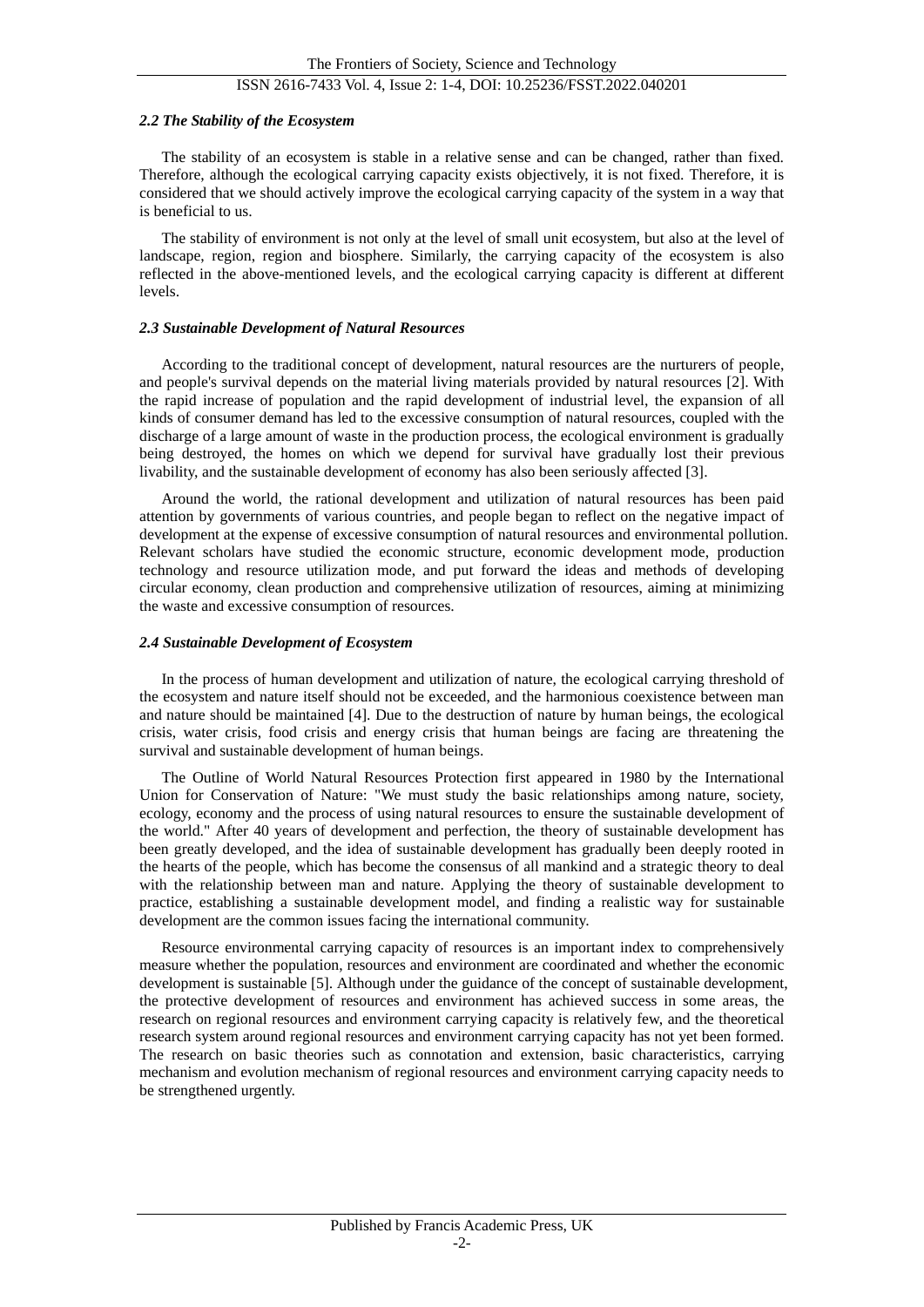# ISSN 2616-7433 Vol. 4, Issue 2: 1-4, DOI: 10.25236/FSST.2022.040201

#### **3. Analysis of the Development Dilemma and Restrictive Factors of Mountain Scenic Spots**

# *3.1 The Homogenization Competition of Mountain Scenic Spots Is Serious*

Most of the so-called "featured tourism commodities" sold by scenic spots shops come from the wholesale market of tourism commodities, and some of them still have quality problems, which not only lack local characteristics and creativity, but also can hardly arouse tourists' consumption desire and reduce the style and taste of the whole scenic spot.

#### *3.2 Dependent on Ticket Economy, Poor Industrial Viscosity*

The national consumption demand and the demand for tourism products are developing in a higher direction. However, at present, the main income source of most mountain-type scenic spots is the basic income necessary for sightseeing such as scenic spot tickets and cable cars, and many well-known scenic spots are still satisfied with relying on mountains to eat mountains. With the rapid development of national economy and tourism industry, tourism is not only a separate industry, but also an adhesive that can simultaneously promote the coordinated development of the primary, secondary and tertiary industries. The local government also lacks the idea of taking advantage of the famous mountain effect, promoting the economic development of the whole region by tourism, and integrating various industries into a chess game.

# *3.3 Excessive Dependence on Natural Resources, Lack of Tourism Product Innovation*

From the perspective of economic benefits, tourism management departments and tourism companies hope to vigorously develop tourism resources to obtain economic benefits. Unreasonable development of tourism resources will destroy the ecological environment, strengthen the greenhouse effect and damage the air, water and other resources on which human beings depend.

#### *3.4 Difficulties in Ecological Restoration*

With the rapid development of human science and technology, the rapid expansion of population and the intensive exploitation of natural resources, many wild animals and plants have disappeared. The habitats of wild animals are divided into isolated units by streets, towns and villages, and some habitats are divided into patches of different sizes that are not related to each other, which leads to the fragmentation of the ecological environment and the difficulty of ecological restoration.

# **4. The Development of Mountainous Scenic Spots Relief Path**

#### *4.1 Overall Planning and Strengthen Collaborative Governance Efforts*

Deal with policy coordination, departmental coordination and regional coordination. Policy coordination has the characteristics of subjectivity, governance, gradualness and limited influence. The realization of policy coordination goal depends on the implementation of coordination concept, promotion of meta-policy, corresponding coordination scheme and corresponding adjustment opportunities. The frequent occurrence of inter-departmental problems tests the government's governance ability. In order to promote the implementation of inter-departmental policy objectives, it is increasingly necessary for higher-level government departments to integrate policies among different departments through organizational coordination. By establishing relevant mechanisms, different departments can reasonably express their views, organically combine the attitudes, interests and preferences among departments, and find the best combination point of system optimization. Due to the over-utilization of natural resources by human beings, the ecological environment has become fragile. We should analyze the causes of the fragile ecological formation of the ecological environment, evaluate it with scientific analysis methods, and then make scientific and reasonable use and protection according to the evaluation.

#### *4.2 Pay Attention to Ecological Restoration*

The ecological restoration process must follow the objective laws of natural science, and the ecological restoration practice conforming to the objective laws of nature often has twice the result